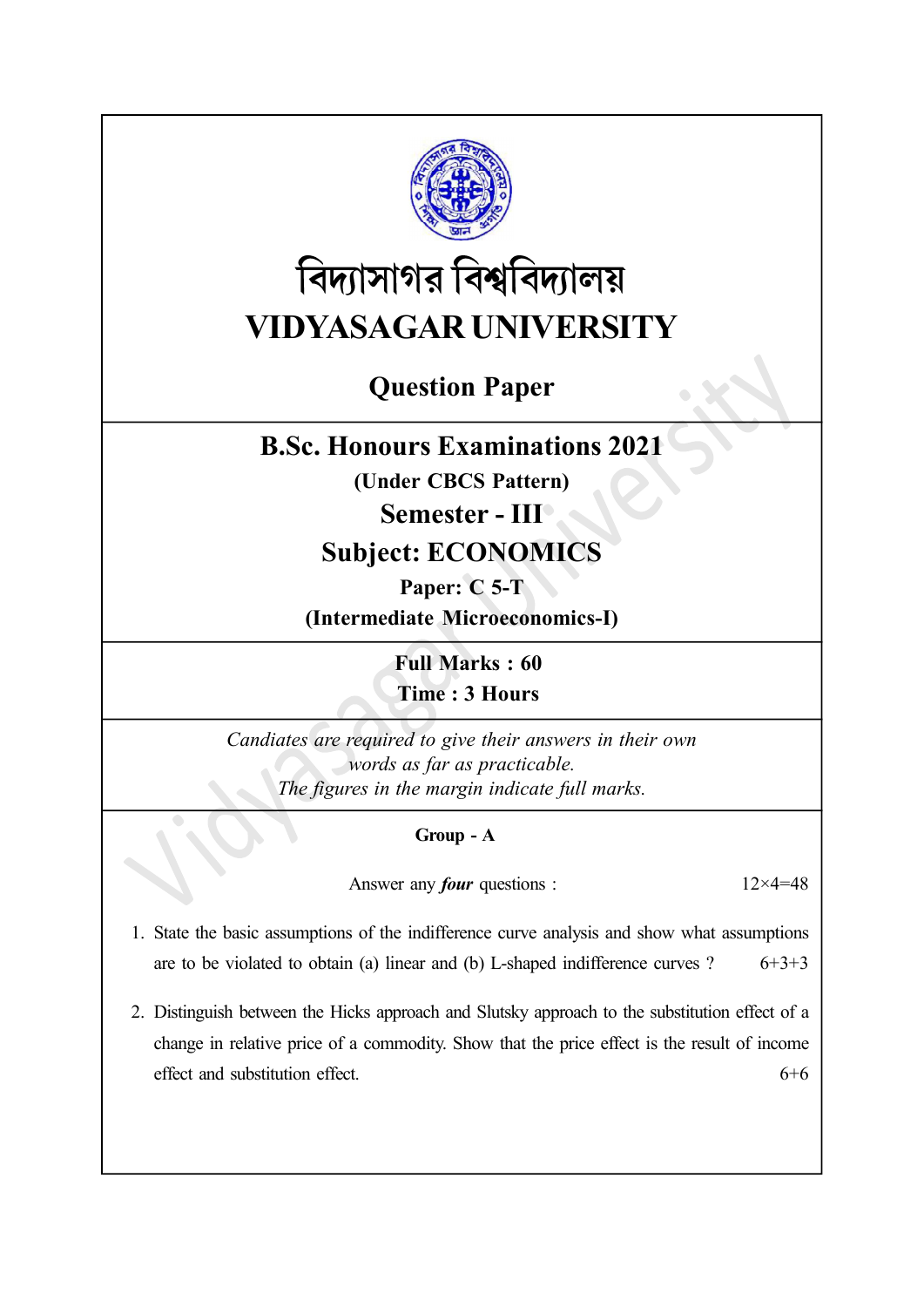- 3. What is a CES production function ? Show that under some special condtions the constant elasticity substitution (CES) production function may converge to the Cobb-Douglas production function. 2+10
- 4. Write down the equation of an isocost line and derive its slope. What happens to the slope of the isocost line if additional incentive of amount 'a' is paid to each unit of labour without any change in the price of capital ? Using a fixed isocost line, show how a producer maximizes output level in an optimum manner. 2+4+6
- 5. Examine the relationship between AC, AVC and MC curves. Show that the long run average cost (LAC) curve is the 'envelope' of all short run average cost (SAC) curves.

6+6

- 6. What is an industry supply curve ? Derive the long run supply curve of the perfectly competitive industry (LRISC) under constant cost condition. 4+8
- 7. State and prove the Product Exhaustion Theorem. Is the assumption of constant returns to scale in the entire production system necessary to prove the theorem ? Explain. 6+6
- 8. Distinguish between value of marginal product (VMP) and marginal revenue product (MRP) of labour. Explain how the labour demand function is determined in a competitive industry. 4+8

#### Group - B

9. Answer any six questions from the following :  $2\times 6=12$ 

- (a) Distinguish between 'cardinal utility' and 'ordinal utility' ? What is meant by negative marginal utility ?
- (b) What is an 'indirect utility function' ? Explain.
- (c) Mention briefly the 'Law of Diminishing Margnial Rate of Substitution'.
- (d) Is it true that existence of CRS in the total production system necesssarily requires the returns to the individual factors to be diminishing ? Briefly explain.